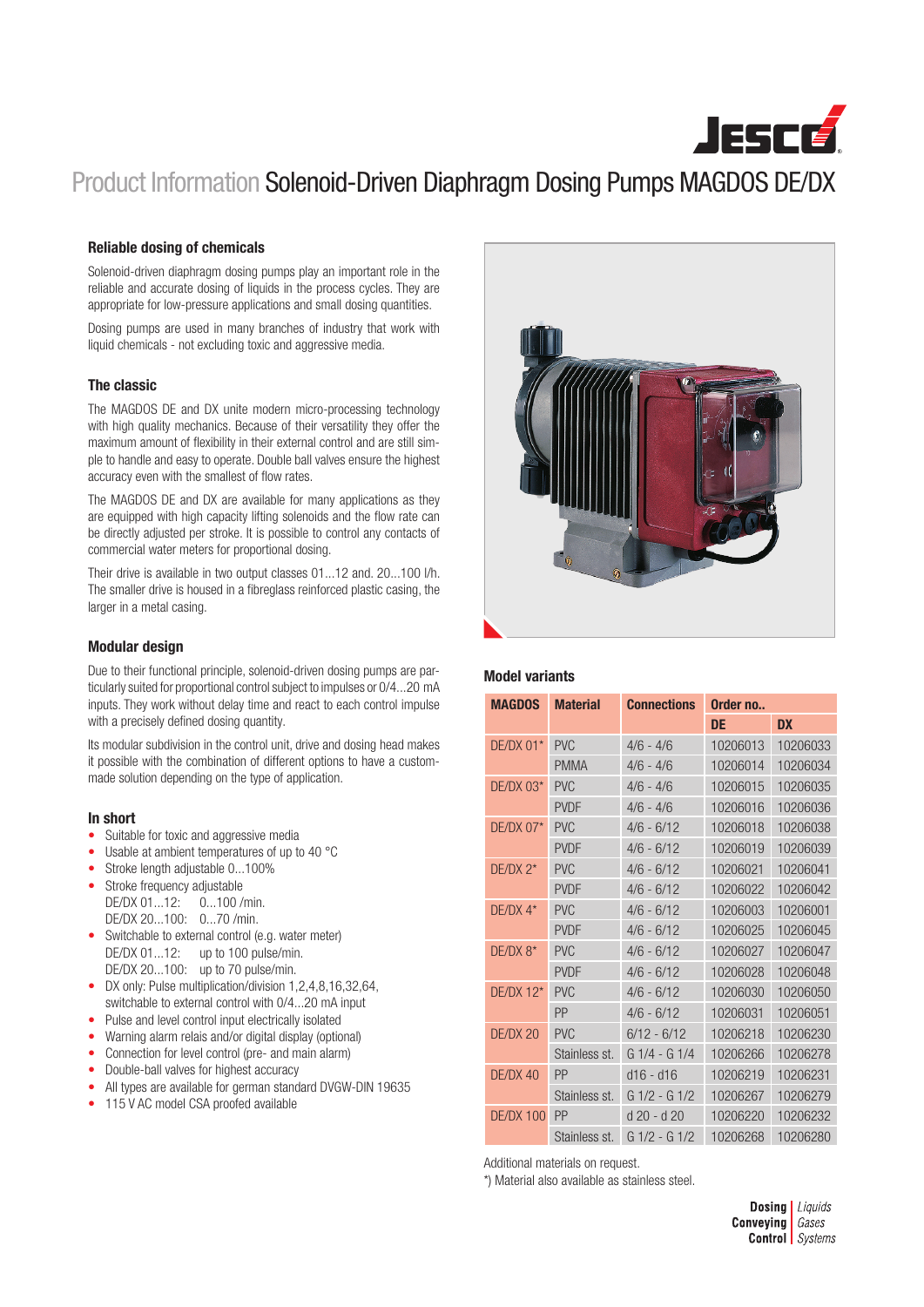

## Technical data

| <b>MAGDOS DX</b>                                                | 01                                           | 03                                                               | 07          | $\overline{2}$ | $\overline{4}$ | 8                                     | 12                    | 20        | 40        | 100              |
|-----------------------------------------------------------------|----------------------------------------------|------------------------------------------------------------------|-------------|----------------|----------------|---------------------------------------|-----------------------|-----------|-----------|------------------|
| Max. pressure                                                   | 10 bar                                       | 6 bar                                                            | 10 bar      | 10 bar         | 10 bar         | 10 bar                                | 4 bar                 | 10 bar    | 4 bar     | $1,5$ bar        |
| Flow rate at max. pressure                                      | $0.1$ I/hr                                   | $0.46$ I/hr                                                      | $0.72$ I/hr | 1.86 l/hr      | $3.9$ I/hr     | $6$ <i>l/hr</i>                       | $12$ <i>l/hr</i>      | 20.2 l/hr | 50.4 l/hr | $115$ <i>Vhr</i> |
| Max. stroke frequency                                           | $100$ min <sup>-1</sup>                      |                                                                  |             |                |                |                                       | $70 \text{ min}^{-1}$ |           |           |                  |
| Suction lift [m H <sub>2</sub> O] for<br>non-effervescent media | 2 mWs<br>$1.2$ mWs<br>3 mWs                  |                                                                  |             |                | $1.2$ mWs      |                                       |                       |           |           |                  |
| Power supply                                                    |                                              | 115 V AC oder 230 V AC, ± 10 %, 50/60 Hz                         |             |                |                |                                       |                       |           |           |                  |
| Power consumption                                               |                                              | 230 V AC: 30 W, 115 V AC: 33 W<br>230 V AC: 70 W, 115 V AC: 66 W |             |                |                |                                       |                       |           |           |                  |
| Max. power consumption<br>during dosing stroke                  | 230 V AC: 2.3 A<br>115 V AC: 3.6 A           |                                                                  |             |                |                | 230 V AC: 4.1 A<br>115 V AC: 7.4 A    |                       |           |           |                  |
| <b>Protection class</b>                                         | IP 65                                        |                                                                  |             |                |                |                                       |                       |           |           |                  |
| <b>Isolation class</b>                                          | F                                            |                                                                  |             |                |                |                                       |                       |           |           |                  |
| Input pulse duration                                            | $> 30$ ms                                    |                                                                  |             |                |                |                                       |                       |           |           |                  |
| Solenoid excitation time<br>per pulse                           | 230 V AC: 60 ms.<br>115 V AC: 80 ms          |                                                                  |             |                |                | 230 V AC: 160 ms.<br>115 V AC: 190 ms |                       |           |           |                  |
| Warning alarm relay with<br>changeover contact (optional)       | 250 V AC 2.5 A,<br>30 V DC 2.5 A             |                                                                  |             |                |                |                                       |                       |           |           |                  |
| Voltage at level connec-<br>tion / pulse input                  | 5 V DC, for potential-free switching outputs |                                                                  |             |                |                |                                       |                       |           |           |                  |
| Impedance to 0/420 mA input                                     | 150 Ohm                                      |                                                                  |             |                |                |                                       |                       |           |           |                  |
| Max. ambient temperature                                        | 40 °C<br>40 °C                               |                                                                  |             |                |                |                                       |                       |           |           |                  |
| Max. process fluid temperature                                  | 50 °C (with PVC pieces 35 °C)                |                                                                  |             |                |                |                                       |                       |           |           |                  |
| Weight (plastic)                                                | 10.5 kg<br>12.5 kg<br>ca. 2.9 kg             |                                                                  |             |                |                |                                       |                       |           |           |                  |
| Weight (stainless steel)                                        | ca. 3.5 kg<br>12 kg<br>20 kg                 |                                                                  |             |                |                |                                       |                       |           |           |                  |

## Dimensional figure









| <b>Type</b>     | <b>Material</b> | A   | B   | C   |     |
|-----------------|-----------------|-----|-----|-----|-----|
| DE/DX 20        | <b>PVC</b>      | 155 | 89  | 310 | 87  |
|                 | 1.4571          | 135 | 89  | 310 | 87  |
| DE/DX<br>40/100 | PP              | 280 | 152 | 345 | 105 |
|                 | 1.4571          | 280 | 148 | 310 | 105 |

Dimension L: 15...55 mm, depends on type of connection.

\*

Dimensions are given in mm.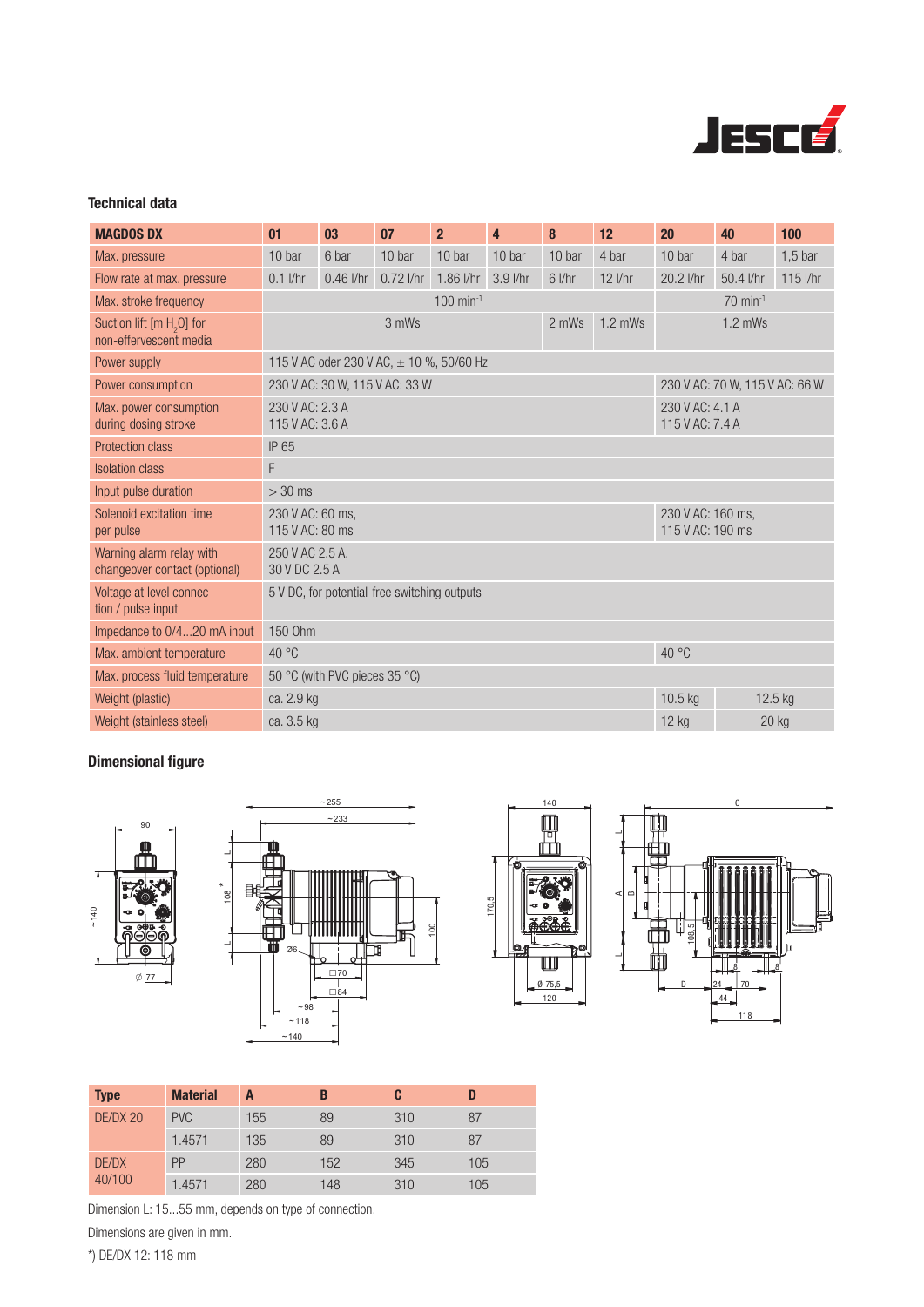

### Performance curves

The performance curves refer to water at 20 °C (68 °F). The performance of the dosing pump depends on the viscosity of the process fluid and hydraulic installation conditions. Dosing pumps must therefore be gauged in litres during application.